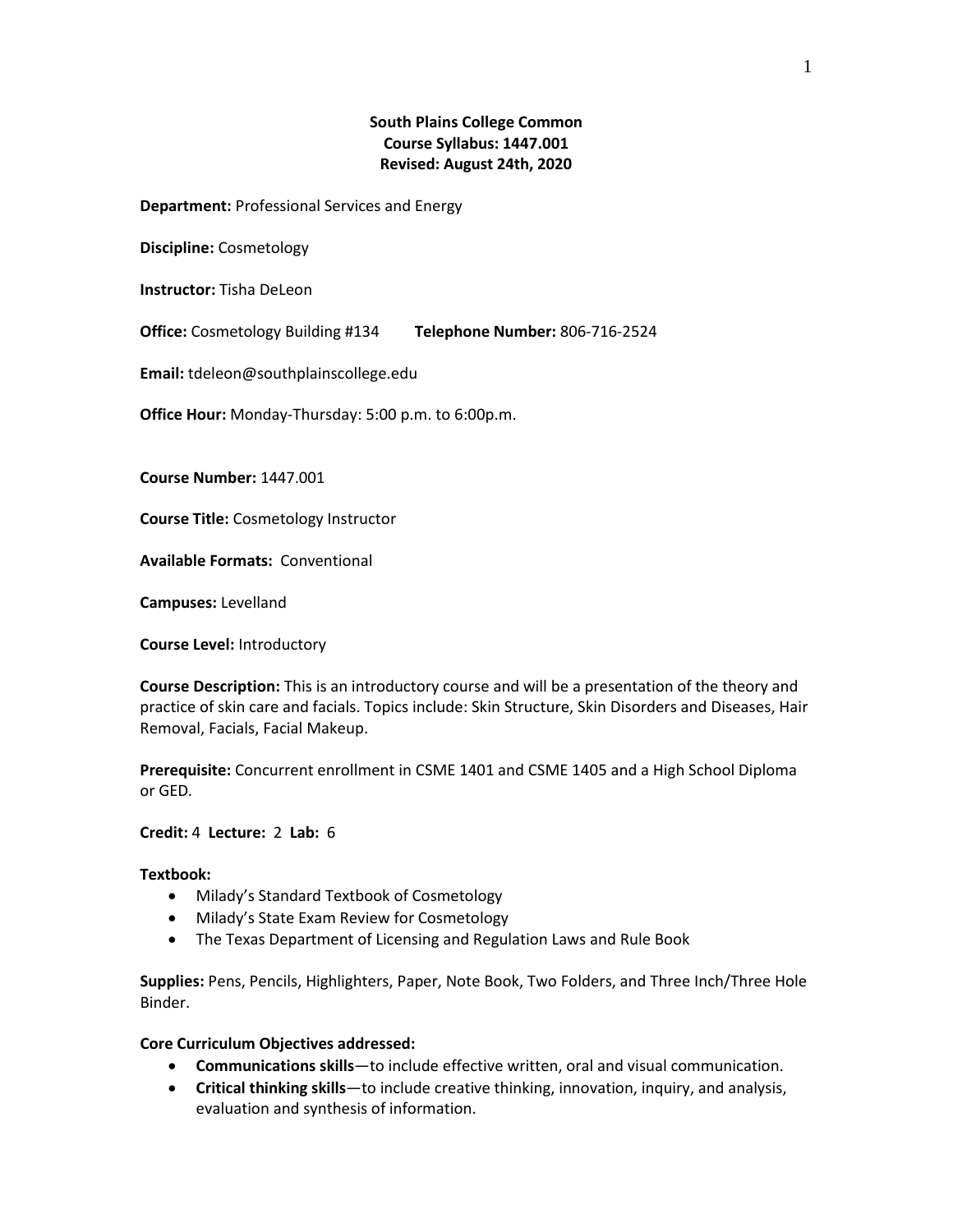- **Teamwork**—to include the ability to consider different points of view and to work effectively with others to support a shared purpose or goal.
- **Personal Responsibility**—to include the ability to connect choices, actions, and consequences to ethical decision-making.
- **Social Responsibility**—to include the demonstrated knowledge and competence, knowledge of civic responsibility, and the ability to engage effectively in regional, national, and global communities.

**Student Learning Outcomes:** This is an introductory course in the basic fundamentals of cosmetology. Topics include identifying terminology related to skin care/facials, identifying skin conditions, removal of hair, and applying makeup to clients.

## **Student Learning Outcomes Assessment:**

- Execute a facial in a timely manner.
- Identify skin disorders and diseases.
- Demonstrate hair removal.
- Demonstrate the mandated measures of safety and sanitation.
- Explain the terminology related to skin care/facials.
- Complete all assignments directly related to skin care/facials.
- Select and use wisely products related to skin care/facials.

**Course Evaluation:** In this program anything below 70 is failing as with Texas Department of Licensing and Regulations.

| • Semester Practical Exam                       | 20% |
|-------------------------------------------------|-----|
| • Practical Performance                         | 30% |
| • Theory Tests                                  | 20% |
| • Workbook, Notebook and all weekly Assignments | 20% |
| • Attitude and Appearance                       | 10% |

**Program Competencies:** This course covers Scans Occupational Competencies

### 1. Reading

- 2. Writing
- 3. Arithmetic or Mathematics
- 4. Speaking and Listening
- 5. Thinking Skills
- 6. Personal Qualities
- 7. Workplace Competencies
- 8. Basic use of Computer

**Attendance Policy:** Punctual and regular attendance is required of all cosmetology students. Unexcused tardiness and absences will not be tolerated. A doctor's note is required stating that it is acceptable to return to school in cases of contagious diseases such as pink eye, strep throat or the flu. If 5% of this course is missed the student will have to attend mandatory makeup days. If a student refuses to attend makeup days he/she may be at risk of being withdrawn due to excessive absences. Refer to the SPC handbook for more information.

The Class Attendance policies stated below is in the *SPC General Catalog*: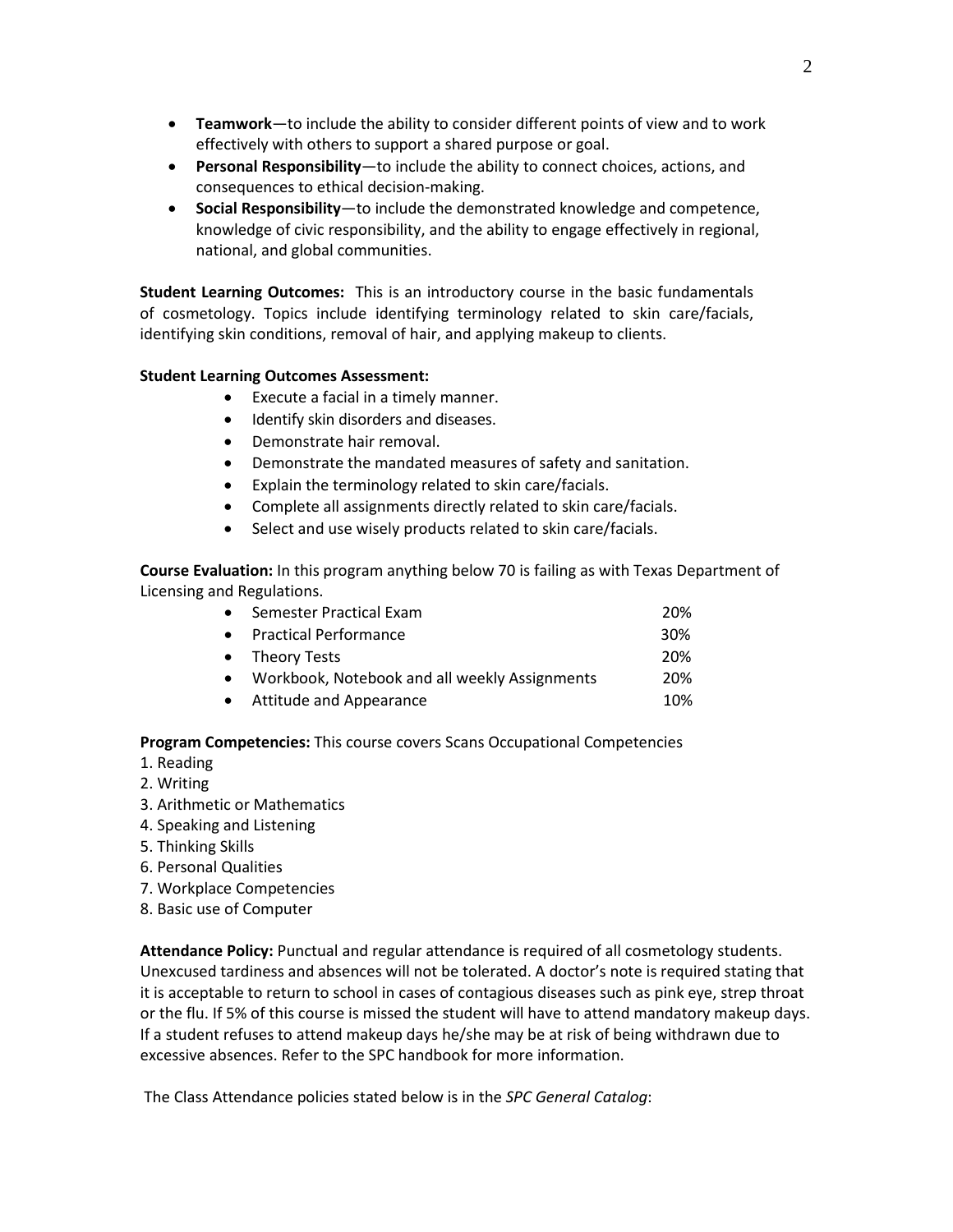*[Students are expected to attend all classes in order to be successful in a course. The student may be administratively withdrawn from the course when absences become excessive as defined in the course syllabus.*

*When an unavoidable reason for class absence arises, such as illness, an official trip authorized by the college or an official activity, the instructor may permit the student to make up work missed. It is the student's responsibility to complete work missed within a reasonable period of time as determined by the instructor. Students are officially enrolled in all courses for which they pay tuition and fees at the time of registration. Should a student, for any reason, delay in reporting to a class after official enrollment, absences will be attributed to the student from the first class meeting.*

*Students who enroll in a course but have "Never Attended" by the official census date, as reported by the faculty member, will be administratively dropped by the Office of Admissions and Records. A student who does not meet the attendance requirements of a class as stated in the course syllabus and does not officially withdraw from that course by the official census date of the semester, may be administratively withdrawn from that course and receive a grade of "X" or "F" as determined by the instructor. Instructors are responsible for clearly stating their administrative drop policy in the course syllabus, and it is the student's responsibility to be aware of that policy.* 

*It is the student's responsibility to verify administrative drops for excessive absences through MySPC using his or her student online account. If it is determined that a student is awarded financial aid for a class or classes in which the student never attended or participated, the financial aid award will be adjusted in accordance with the classes in which the student did attend/participate and the student will owe any balance resulting from the adjustment.]* 

**Plagiarism and Cheating:** Students are expected to do their own work on all projects, quizzes, assignments, examinations, and papers. Failure to comply with this policy will result in an F for the assignment and can result in an F for the course if circumstances warrant.

Plagiarism violations include, but are not limited to, the following:

- 1. Turning in a paper that has been purchased, borrowed, or downloaded from another student, an online term paper site, or a mail order term paper mill;
- 2. Cutting and pasting together information from books, articles, other papers, or online sites without providing proper documentation;
- 3. Using direct quotations (three or more words) from a source without showing them to be direct quotations and citing them; or
- 4. Missing in-text citations.

Cheating violations include, but are not limited to, the following:

- 1. Obtaining an examination by stealing or collusion;
- 2. Discovering the content of an examination before it is given;
- 3. Using an unauthorized source of information (notes, textbook, text messaging, internet, apps) during an examination, quiz, or homework assignment;
- 4. Entering an office or building to obtain unfair advantage;
- 5. Taking an examination for another;
- 6. Altering grade records;
- 7. Copying another's work during an examination or on a homework assignment;
- 8. Rewriting another student's work in Peer Editing so that writing is no longer the original student's;
- 9. Taking pictures of a test, test answers, or someone else's paper.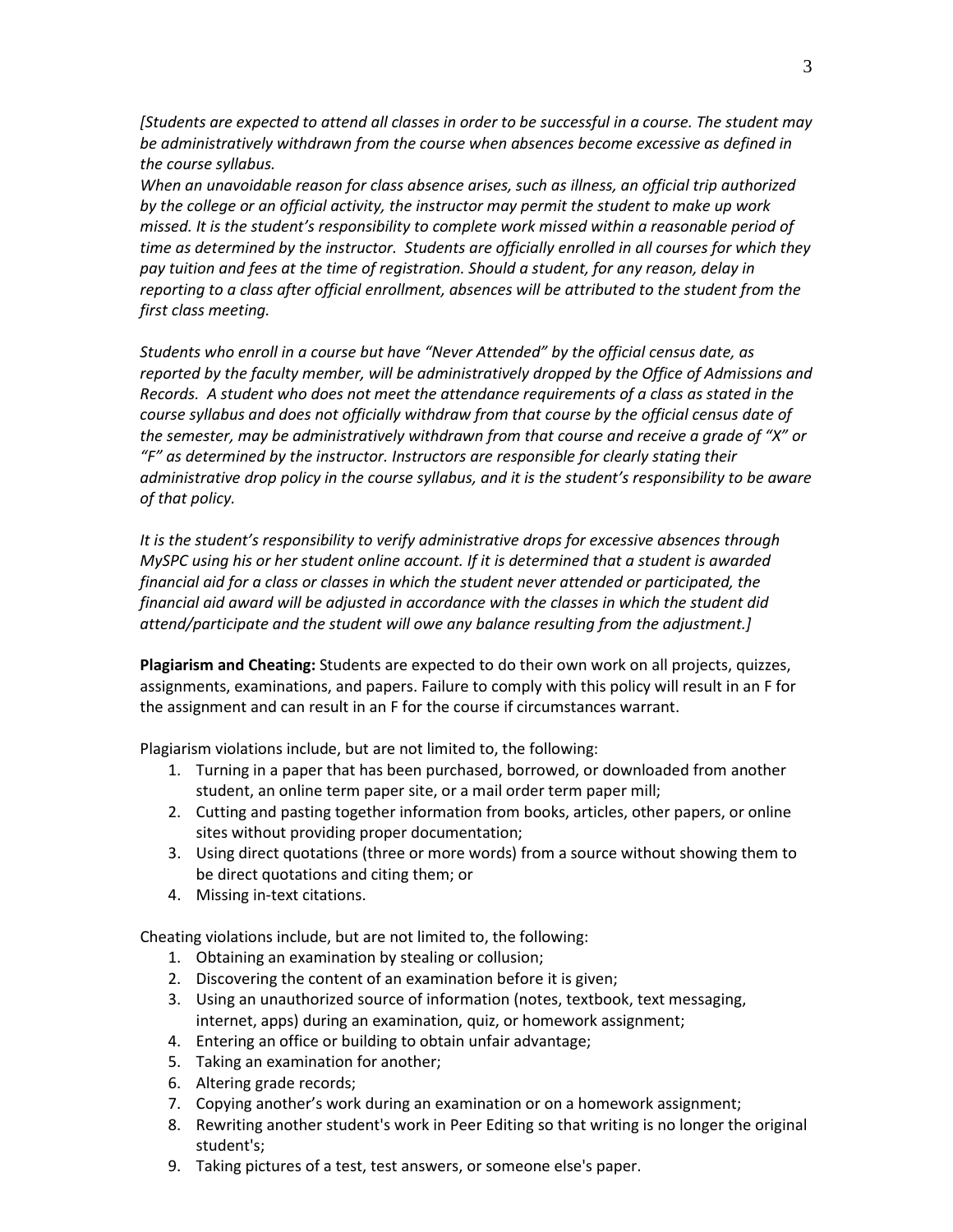the part of the student and the instructor. Neither instructor nor student should be subject to  $\ ^4$ **Student Code of Conduct Policy**: Any successful learning experience requires mutual respect on others' behavior that is rude, disruptive, intimidating, aggressive, or demeaning**.** Student conduct that disrupts the learning process or is deemed disrespectful or threatening shall not be tolerated and may lead to disciplinary action and/or removal from class.

**Face Covering Statement:** It is the policy of South Plains College for the Fall 2020 semester that as a condition of on-campus enrollment, all students are required to engage in safe behaviors to avoid the spread of COVID-19 in the SPC community. Such behaviors specifically include the requirement that all students properly wear CDC-compliant face coverings while in SPC buildings including in classrooms, labs, hallways, and restrooms. Failure to comply with this policy may result in dismissal from the current class session. If the student refuses to leave the classroom or lab after being dismissed, the student may be referred to the Dean of Students on the Levelland campus or the Dean/Director of external centers for Student Code of Conduct Violation.

**Diversity Statement:** In this class, the teacher will establish and support an environment that values and nurtures individual and group differences and encourages engagement and interaction. Understanding and respecting multiple experiences and perspectives will serve to challenge and stimulate all of us to learn about others, about the larger world and about ourselves. By promoting diversity and intellectual exchange, we will not only mirror society as it is, but also model society as it should and can be.

**Disability Statement:** Students with disabilities, including but not limited to physical, psychiatric, or learning disabilities, who wish to request accommodations in this class should notify the Disability Services Office early in the semester so that the appropriate arrangements may be made. In accordance with federal law, a student requesting accommodations must provide acceptable documentation of his/her disability to the Disability Services Office. For more information, call or visit the Disability Services Office at Levelland (Student Health & Wellness Office) 806-716-2577, Reese Center (Building 8) 806-716-4675, or Plainview Center (Main Office) 806-716-4302 or 806-296-9611.

**Nondiscrimination Policy:** South Plains College does not discriminate on the basis of race, color, national origin, sex, disability or age in its programs and activities. The following person has been designated to handle inquiries regarding the non-discrimination policies: Vice President for Student Affairs, South Plains College, 1401 College Avenue, Box 5, Levelland, TX 79336. Phone number 806-716-2360.

**Title IX Pregnancy Accommodations Statement:** If you are pregnant, or have given birth within six months, Under Title IX you have a right to reasonable accommodations to help continue your education. To [activate](http://www.southplainscollege.edu/employees/manualshandbooks/facultyhandbook/sec4.php) accommodations you must submit a Title IX pregnancy accommodations request, along with specific medical documentation, to the Director of Health and

Wellness. Once approved, notification will be sent to the student and instructors. It is the student's responsibility to work with the instructor to arrange accommodations. Contact the Director of Health and Wellness at 806-716-2362 or [email](http://www.southplainscollege.edu/employees/manualshandbooks/facultyhandbook/sec4.php) [cgilster@southplainscollege.edu](mailto:cgilster@southplainscollege.edu) for assistance.

**Campus Concealed Carry**: Texas Senate Bill - 11 (Government Code 411.2031, et al.) authorizes the carrying of a concealed handgun in South Plains College buildings only by persons who have been issued and are in possession of a Texas License to Carry a Handgun. Qualified law enforcement officers or those who are otherwise authorized to carry a concealed handgun in the State of Texas are also permitted to do so. Pursuant to Penal code (PC) 46.035 and South Plains College policy, license holders may not carry a concealed handgun in restricted locations.